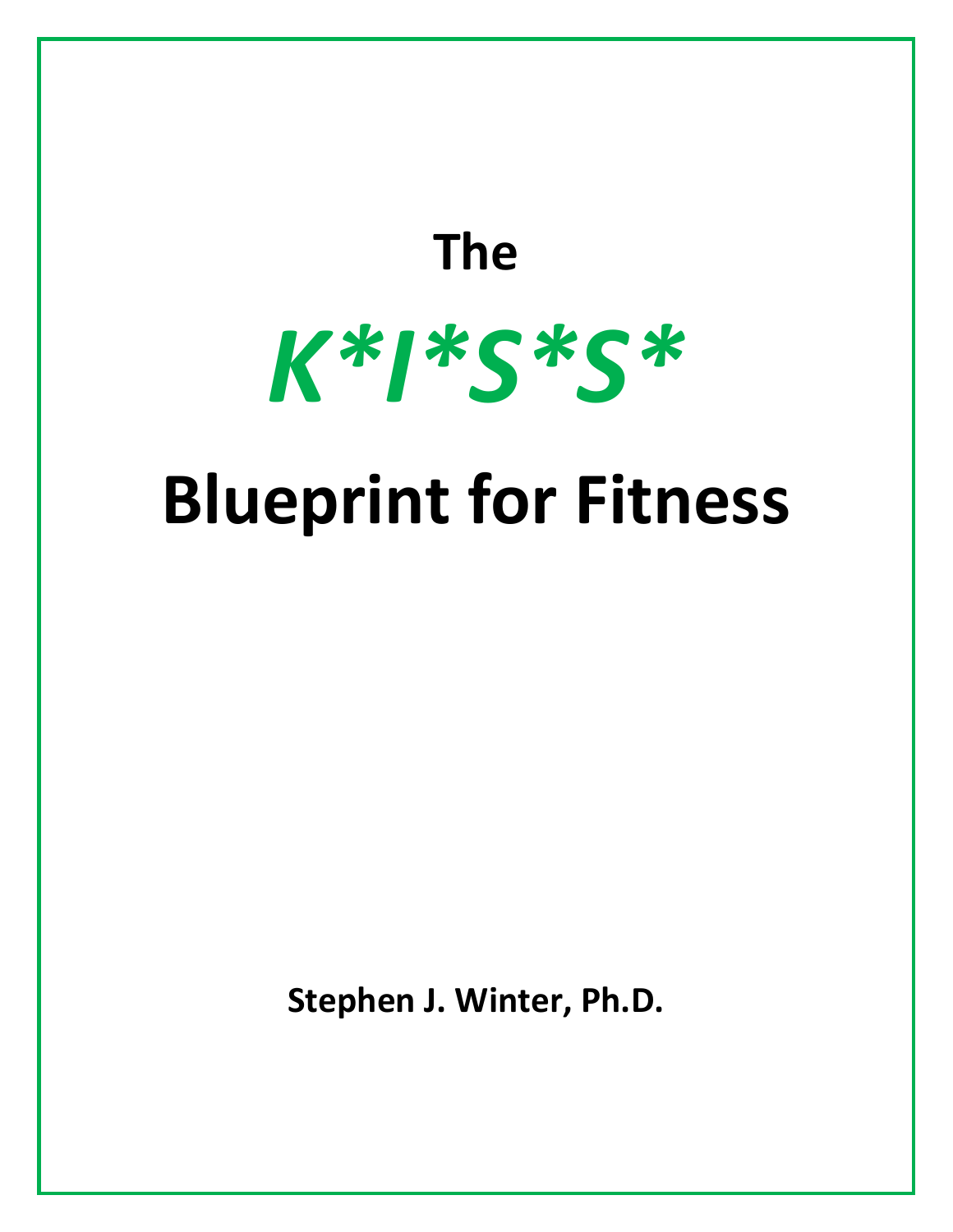#### **Disclaimer**

The author is not a physician. The information presented in this report is intended to be educational in nature and is not intended as medical advice. It is designed to help you make informed decisions related to your physical fitness and should not be used as a substitute for any treatment that may have been prescribed by your doctor. If you suspect that you have a medical problem, you should seek assistance from a qualified health practitioner.

Copyright © 2014 by Stephen J. Winter

*The K\*I\*S\*S\* Blueprint for Fitness* by Stephen J. Winter

#### **THIS IS A SHARABLE DOCUMENT Email it – Post it – Print it**

You have permission to share this document with friends and colleagues as long as no changes are made and it is forwarded in its entirety.

For further information about the **K\*I\*S\*S\*** series of fitness and exercise programs, go to: [www.kissfitnessprogram.com](http://www.kissfitnessprogram.com/)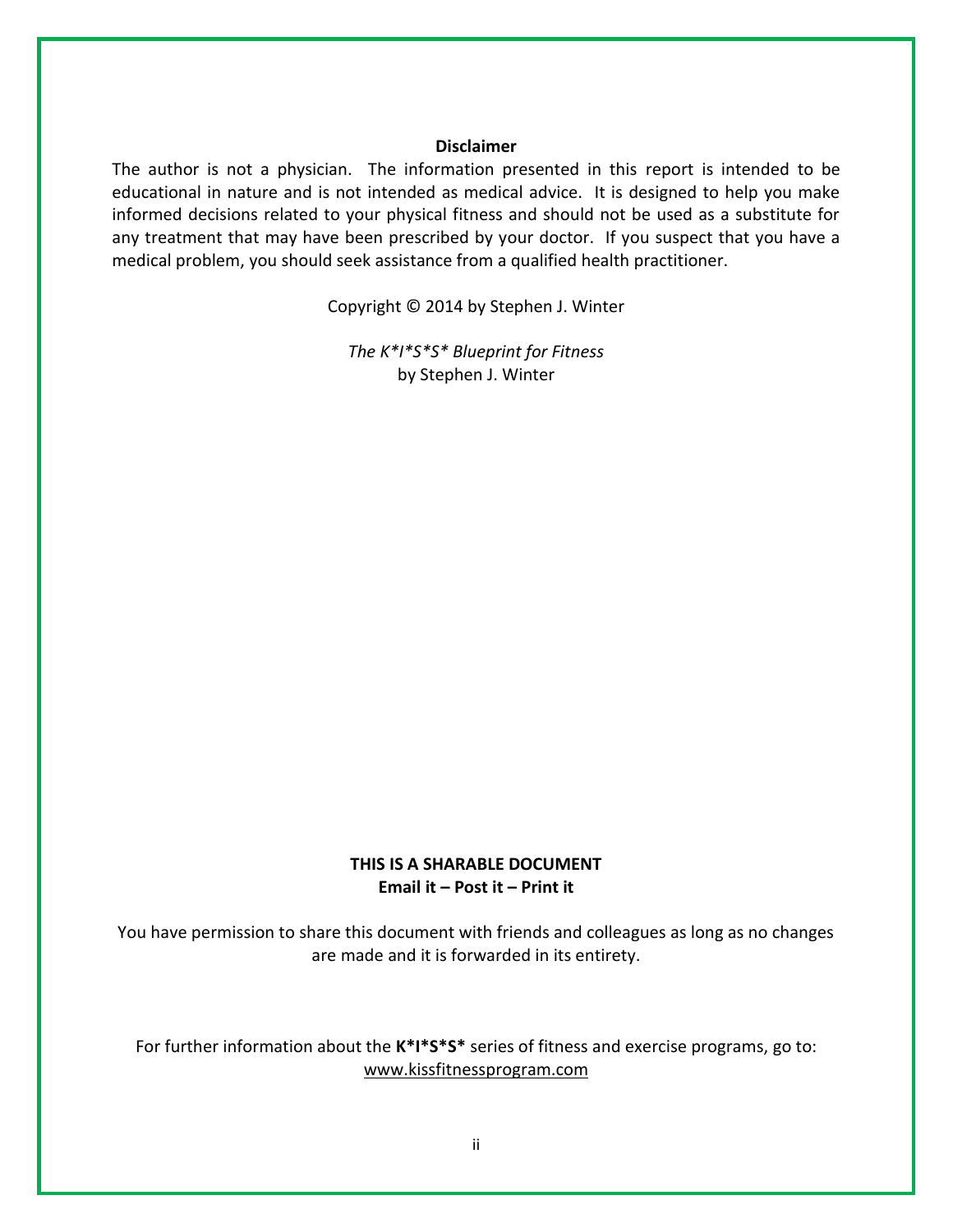## **A Blueprint?**

When we set out to build a house, we need a **"blueprint"** or plan showing what materials will be used and how everything will fit together. You **can** build a house without one, but you might make mistakes along the way that would be time-consuming and costly to correct. I've designed and built a few houses. The plans I developed weren't fancy. They were **simple** guides that enabled me to efficiently complete the construction process without any errors.

We need plans for many things that we decide to do. If you can develop your own, great. However, if you're setting out to do something that's new to you, it doesn't make sense to try to "reinvent the wheel." You can save a **lot** of time and can eliminate painful mistakes if you take advantage of the experience of others who have been successful at what you would like to do.

I've been a health and exercise nut for over **50 years**! I certainly don't have all the answers. However, I've learned an awful lot by research and experimentation with different diet and exercise programs. Some of this experience wasn't particularly pleasant and I wouldn't recommend that a person do all the things I've done. This report is an attempt to summarize my successes and lessons I've learned into a form that I hope will be helpful to you in your quest for fitness and health.

When it comes to a fitness plan, we are really talking about adopting a certain **lifestyle**. And, the minute we talk about lifestyle, the thought immediately comes to mind that our plan might ask us to **change habits** or --- heaven forbid --- stop doing certain things that we like. The severity of this "problem" will vary from person to person. I'll only mention here that, when changing habits, there's no need to go "cold turkey." Little by little is the name of the game. You will have this guide in your hands. So, you will know where you want to go. Take your time; you will get there!

This plan is **simple**; it's not hard to understand. This is the underlying principle behind all my reports and books and is the **K\*I\*S\*S\*** philosophy that I try to promote. It's natural to be fit. What is natural is simple. Our modern lives are about as unnatural as you can get. So, you might say that **this report is an attempt to explain how we can live as naturally as possible** in the very unnatural world that we find ourselves in.

In order to develop a plan or guide, we have to know where we are going. If we want to be fit, we first have to agree on exactly what we mean by fitness. Let's begin…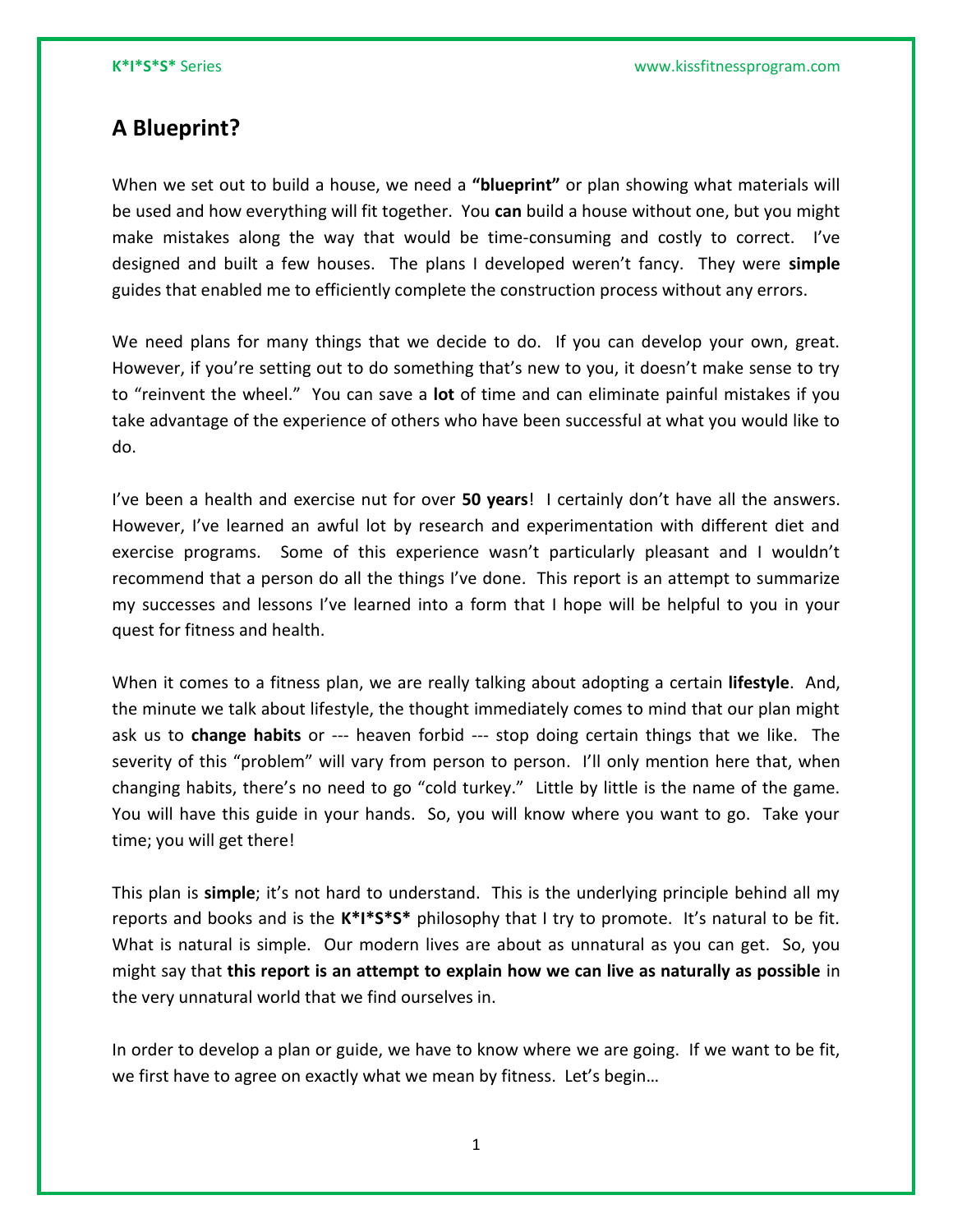#### **What does it mean to be fit?**

I believe that most people will agree that being fit means something like **"looking good and feeling good."** Differences in opinion might come about when you try to nail down **how good is good enough**.

Probably the **minimum** standard of fitness we should aim for is a lean toned body with the ability to easily perform normal physical activities. Normal physical activities might include walking (at a brisk pace), bending, squatting, and lifting light objects. As far as looks are concerned, on one hand, no fat tummies would be allowed and, on the other, it would be illegal to be skin and bones with no muscle between the two.

My own personal fitness standard is a lot higher than this. I don't think a person should shoot for anything lower. The point is that you can pick it; **you can pick the objective of your fitness program.**

The *[K\\*I\\*S\\*S\\* Fitness Program](http://www.kissfitnessprogram.com/)* is an example of a fitness program that will enable you to choose your fitness goals and will then give you a plan for accomplishing them. Regular participation in certain sports will also enable you to attain a fitness level of your choosing. I would rate rowing (with a sliding seat) and swimming as the best sports as they provide cardiovascular benefit while also exercising a large number of muscles. Bicycling and running are good too. However, in these sports exercise is limited to the legs. Semi-sports like table tennis and bowling are better than nothing, I suppose, but they really won't do too much for **improving** your fitness level. However, if you **are** fit, you will probably do much better at them!

Where does "health" come into the picture and what **is** "health?" The quick answer is that you're healthy if you're not sick. However, if you think about it, that doesn't make very much sense. Look at the 300 lb obese guy in his bathing suit at the beach. He might not be "sick" but he certainly is **un**fit. **Can he possibly be healthy** in that condition? On the other hand, look at the Olympic athlete that happens to be in bed with pneumonia. He most definitely is sick so he can't be healthy. **Is he still fit?**

So, again, what the heck does it mean to be healthy? To be brief, **I feel that you aren't healthy unless every organ in your body is functioning perfectly and is also functioning in harmony**  with every other organ in your body. This obviously implies that you aren't "sick." It also implies that you can't **get** sick! How can a perfectly functioning body possibly be/get sick? And, to push this logic even further, how can your body function perfectly if it isn't fit?

So, I think we have a picture of health now. Fitness (looking good and feeling good) is obviously part of it. In fact, I think it's a great mistake that people separate health from fitness. You can't be healthy if you're unfit and, on the other hand, you can't be fit if you're unhealthy. To emphasize this interdependence, from now on I'm going to refer to a person's "**health/fitness**" just to emphasize that they have to go together. I'll let you know if I coin a word for this!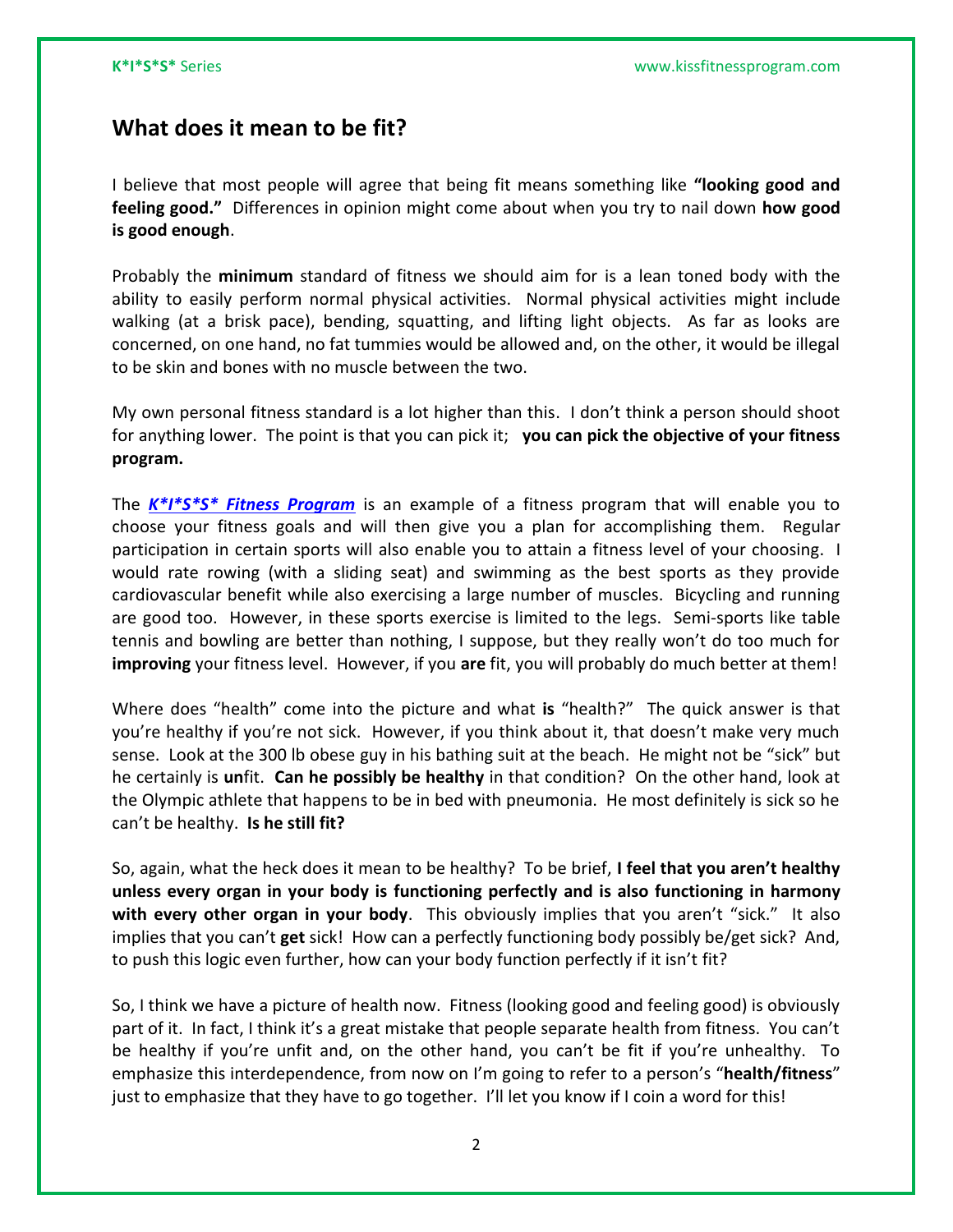OK, to sum it all up, we're trying to be healthy/fit and this includes two parts:

- **having a fair amount of athletic ability,**
- **having a body that isn't sick and that can't get sick.**

You might say that it's impossible to achieve this. Whether it is or it isn't, **let's make it our goal! Think big**!

But, how do we get there? I believe that it's an **environmental problem**…

#### **Fitness is an environmental problem**

The best analogy I can make for this business of trying to get healthy/fit is to think of it as an environmental problem. If you want to grow a vegetable garden, there are certain things you would do to optimize the health of your plants. If you have a pet animal, there are likewise certain things that you would do to optimize its health. Basically, what you would try to do is to create **the best possible environment** for the organism that you're trying to raise. That's exactly what you have to do with your body in order to optimize its health. Your body is the organism that houses "you." It's common sense to provide the best possible environment for it if, indeed, it's your home and you want it to be as healthy/fit as possible.

However, this is easier said than done. First, **we have to determine what this environment is**. How on earth can you do that? Well, it might take some study --- the use of your mind. Second, we have to **"live"** this environment. That can get tricky. It's hard to live anything. The implication is that it might take **willpower**. That's a mental problem too. Actually, **everything**  depends on your mind. What you know and how you use what you know ultimately determine the state of your health/fitness.

Well, just what does this environment consist of that we have to optimize? In general, it consists of everything that your body comes in contact with or can influence it in any way. Here's a list of environmental factors that we should be thinking about:

- Activity and rest
- Food
- Air
- Water
- Sunshine

That's about it. All of these are within our ability to control. Let's take a look at them one by one…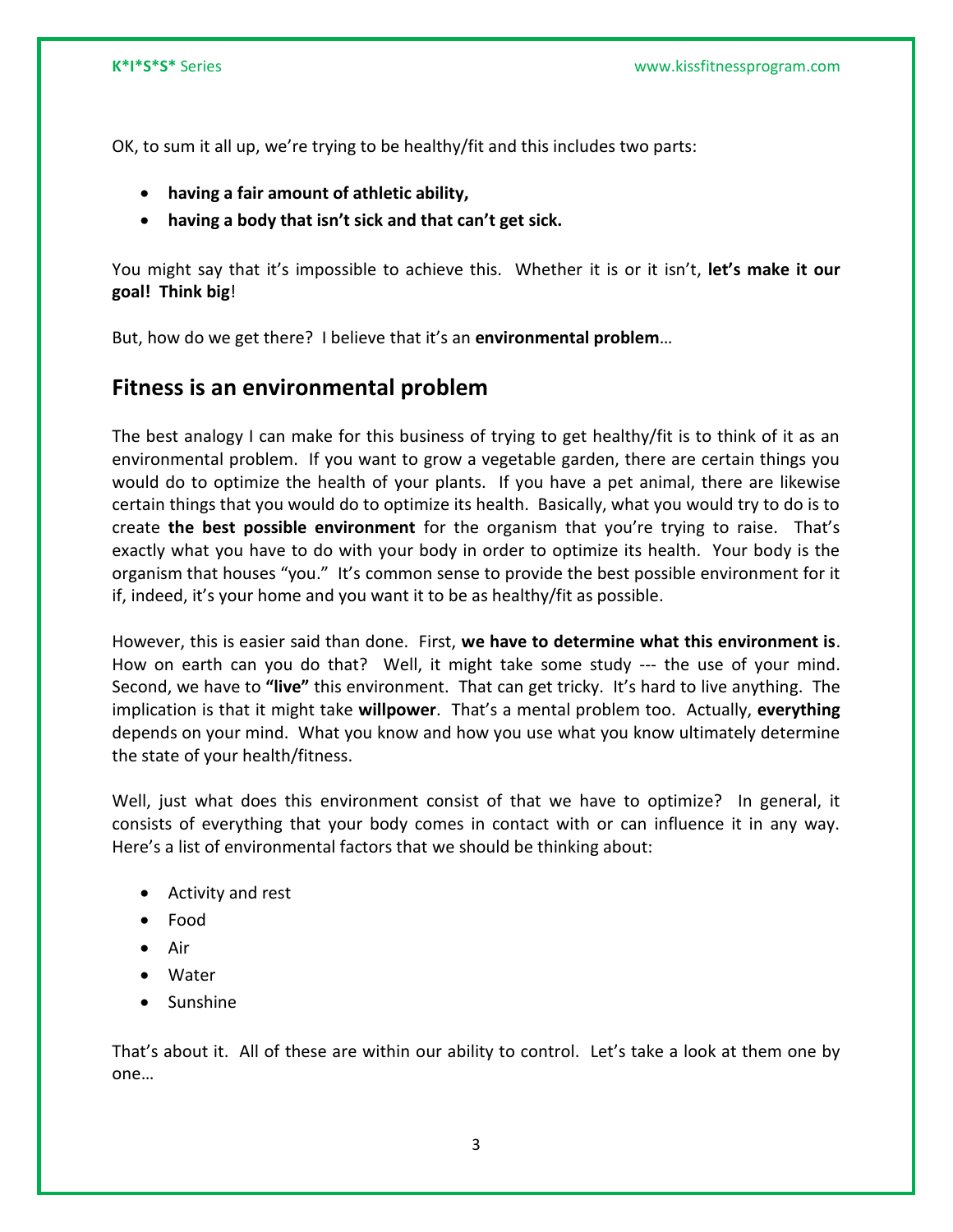

*Your Mind Determines Your Personal Environment Your Environment Determines Your Health/Fitness*

## **Activity and Rest**

Activity means exercise. It doesn't have to be formal exercise at a gym or health club. If you're lucky enough, your daily life will provide you with the activity you need. Our primitive huntergatherer ancestors were probably in this category. They had to run after animals to catch them for food --- or run away from them to avoid being eaten. They had to carry things and climb. That's about all it takes to exercise your body. Nowadays a person will rarely have a lifestyle that provides him with adequate exercise.

I divide exercise into **three types**:

- Strength
- Endurance
- Flexibility

You should do some of each type of exercise almost every day. At least every other day. It may be that your daily life gives you adequate exercise of one type but not enough of another. For example, a man that does heavy manual labor will get plenty of strength exercise. However, he should also do some endurance exercise; I doubt if he gets enough even with all the physical labor he's involved with.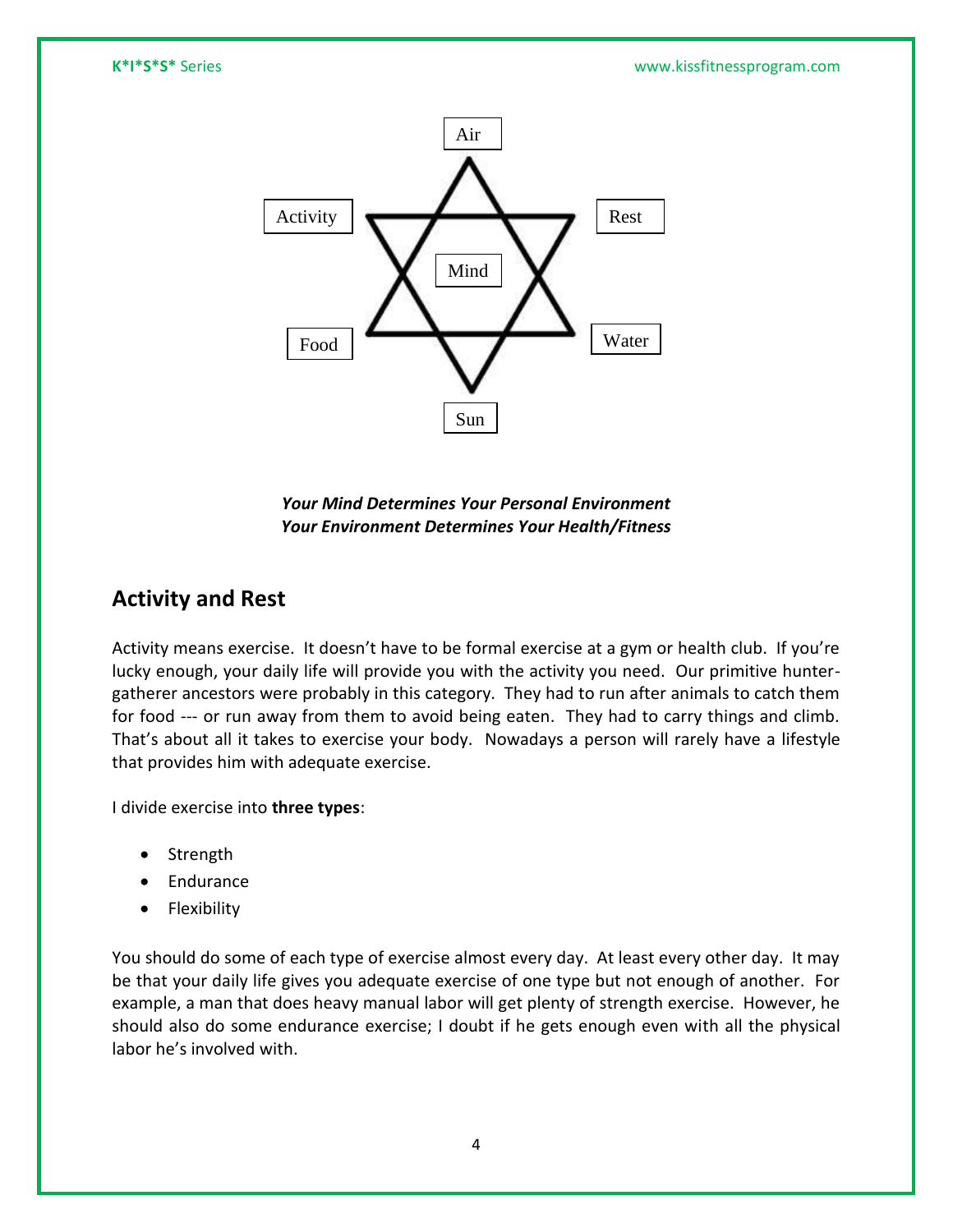Concerning **strength exercise**, when you come down to it, there are really only five major movements that your body can do. If you include these five movements in your strength exercise program, you will be getting a well-balanced workout. Here are the movements and the muscles they exercise:

- You can push something (shoulders, chest, triceps)
- You can pull something (back of shoulders, upper back, biceps)
- You can rise up from a squatted position (thighs, buttocks)
- You can rise up from a bent over position (lower back)
- You can sit up from a lying position (stomach)

It's easy to see that this covers just about everything. Of course, there are lots of "small" movements that are possible --- even as small as wiggling your fingers or toes. However, don't worry about the small stuff. If you take care of the big movements, the small ones will come along for the ride.

An example of a **pushing exercise** is a "push-up." Don't get scared here if you can't do one! There are many easy variations of the push-up and plenty of alternative pushing exercises. An example of a **pulling exercise** would be rowing a boat where you pull the oar handles toward you. Again, there are many many alternatives; not too many of us have a boat to row in our living room! Likewise there are alternative exercises for the remaining three strength movements. A balanced strength exercise program **must** include at least one exercise for each of these movements. Such a program can consist of body weight exercises and/or exercises that make use of additional resistance --- like weights. The *[K\\*I\\*S\\*S\\* Fitness Program](http://www.kissfitnessprogram.com/)* uses body weight exercises and the *[K\\*I\\*S\\*S\\* Weight Training Program](http://www.kissfitnessprogram.com/kiss-weight-training-program.html)* obviously adds resistance in the form of weights. Your strength exercise program should be capable of becoming more challenging as you increase in strength. With body weight exercises, we generally make things harder by simply doing more repetitions of an exercise. With weights, we make the barbell heavier.

In general, **I recommend doing strength exercises at least three hours per week**. This could be six half hour sessions or three one hour ones. This is approximate. You can do more; I wouldn't do less.

Concerning **endurance or cardio exercise, I also recommend a minimum of three hours per week**. Again, it could be three one hour sessions or six half hour sessions. You probably already know that **an endurance exercise is one that keeps your pulse rate elevated for an extended period**. The most popular examples are running, swimming, and bicycling. There are others, of course. I used to do a lot of rowing (with a boat having a sliding seat). That's a super exercise --- almost "[perfect](http://www.kissfitnessprogram.com/rowing.html)" --- as it also takes care of most of the strength movements, just like bicycling takes care of leg exercise.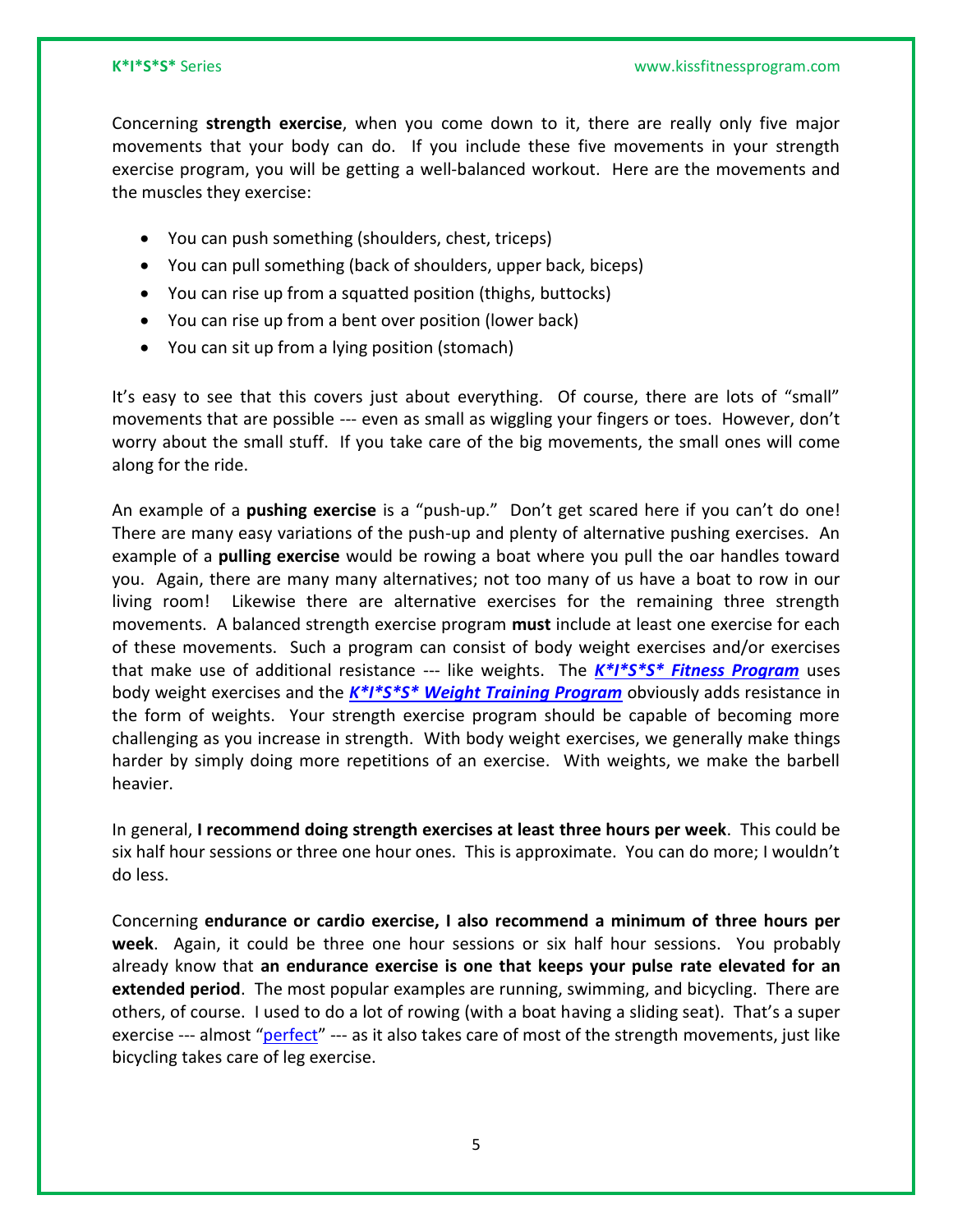If you add the strength and endurance exercise times together, you can see that it comes out to around about **an hour per day, six days per week**. Yes, take a day off! If you exercise faithfully, you deserve to kick back and relax one day per week.

I will add that this amount of exercise is about the minimum required in order to maintain a good level of fitness. You will look pretty good and you will likewise feel pretty good if you devote this much time to exercise. This level of exercise is not enough for a competitive athlete, though. But, that's another ball game…

Concerning **flexibility**, there are systems of exercise like yoga that are into this big time. I'll confess that I don't know much about this. As far as I'm concerned, it's simply necessary that you be able to move your limbs and bend and twist your torso through their maximum ranges of motion. You can get and maintain this ability by doing stretching exercises before both your endurance and strength exercise sessions. I should mention that you should also do some easy warm up exercises before you begin your exercise sessions.

So, to sum it up, unless your daily life gives you sufficient exercise (It probably won't!), you should get at least three hours each of strength and endurance exercise per week, a total of around six hours of exercise per week. Always stretch and warm up the muscles that you will be exercising before you begin an exercise session.

You might rightfully say that you can't devote an hour per day to exercise. **Don't let that be an excuse for not doing anything!** I have a framed motto on my wall that reads:

#### *"When it comes to exercise, most people do NOTHING! Do ANYTHING! ANYTHING is better than NOTHING!"*

When I tell people they should get an hour of exercise per day, many respond that they don't have the time and the conversation will end there with the person continuing to get absolutely **no** exercise at all. This is really kind of dumb as anything really **is** better than nothing and the small things that a person might do can be the starting point for bigger and better things. Maybe a person takes his dog for a five minute walk around the block every day. Well, he could walk around the block twice or take a longer route. Most likely, the **dog** will love it. Walking is a great way to let the mind wander and to get some serious thinking done. Maybe the **person** will get to like this too. **That's the key!** Then the walk can get longer and longer till it takes a half hour or so. At that point, the person might be ready to convert some of the walking to a slow easy jog. That's the approach to endurance exercise that's taken in the *[K\\*I\\*S\\*S\\* Fitness](http://www.kissfitnessprogram.com/)  [Program](http://www.kissfitnessprogram.com/)*.

Of course, this same "little by little" logic can be applied to other forms of exercise. Perhaps you **do** like to mess around doing a few push-ups or other body weight exercises now and then. Just do a few more but don't push yourself to the point that it becomes unpleasant. The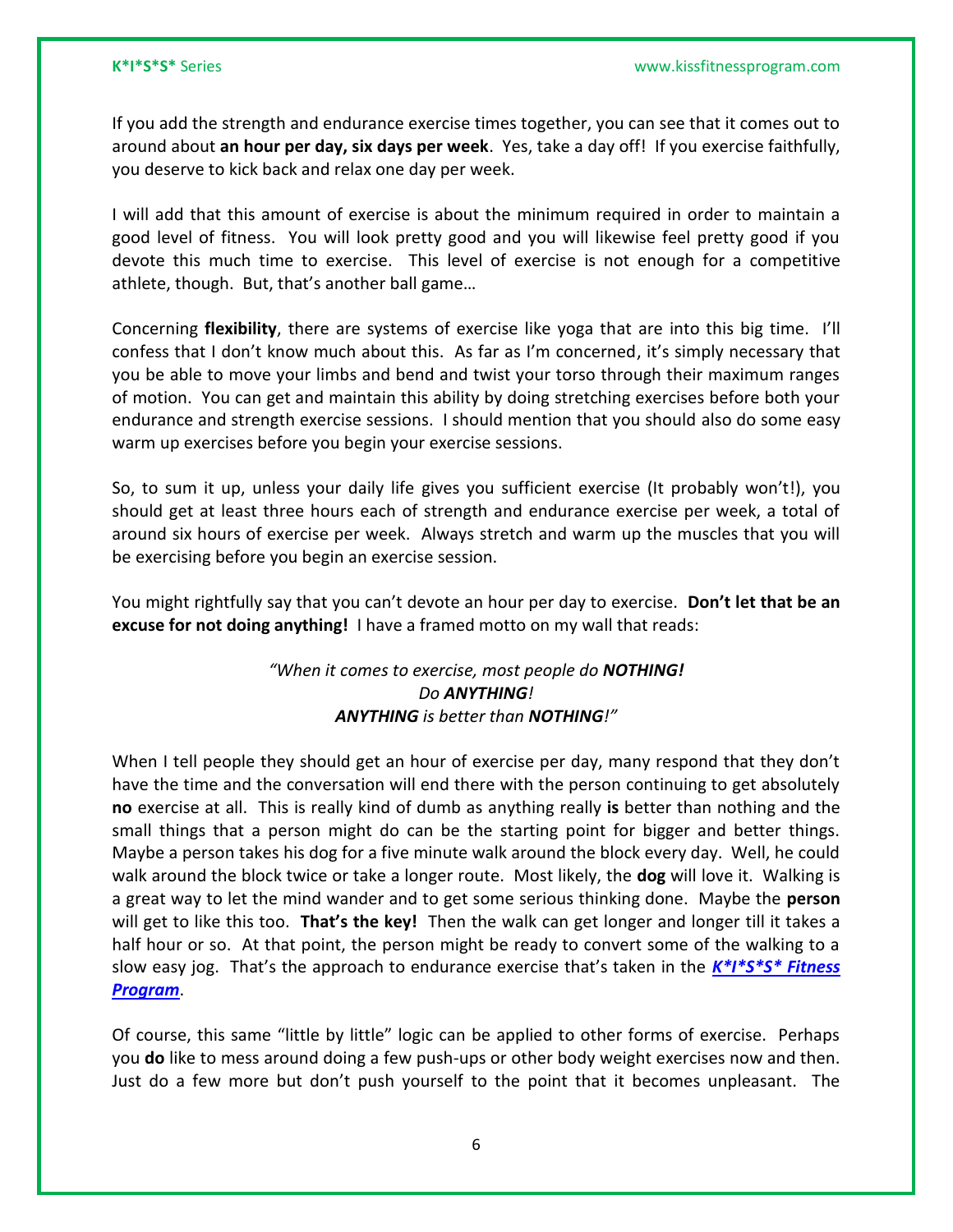*[K\\*I\\*S\\*S\\* Fitness Program](http://www.kissfitnessprogram.com/)* emphasizes a simple way to make progress with bodyweight exercises too.

Finally, one of the greatest aids to success with an exercise program is to **do it with someone else**. Whether you're in the gym pushing weights around or out in the countryside running, this camaraderie can be extremely helpful. One of the main benefits is that a person is less apt to quit an exercise program if he has company. There will be days when your willpower is low and you simply don't want to exercise. A friend can give you the encouragement and support required to make you stick with it. After the workout, you will **always** be glad you did it! I've prepared a report called the *[Triple F Fitness Program](http://www.kissfitnessprogram.com/free-fitness-and-exercise-reports.html)* that uses the exercises in the *[K\\*I\\*S\\*S\\*](http://www.kissfitnessprogram.com/)  [Fitness Program](http://www.kissfitnessprogram.com/)* in a group setting in a way that's designed to be fun and non-competitive. This report is available as a **free** download.

The flip side of the coin to exercise and activity is **rest** --- sleep. You should shoot for eight hours of sleep per night. You can get by with less, but it will catch up with you. Remember, you're trying to create an ideal environment for your body. You simply can't expect it to become fitter without giving it time to recuperate. That's what sleep is, a time for your body to do the repair work that's required in order to keep it running optimally. Sleep, of course, is also when improvements in your health/fitness level take place. We're interested in more than just marking time.

#### **Food**

When it comes to putting a fitness program together, it's difficult to decide which is more important: exercise or food. Some people are exercise nuts but eat anything in sight. Others are food freaks but don't get a stitch of exercise. Let's agree that **they are equally important!** They are the parts of your personal environment that you will have to devote attention to on a daily basis.

Well, what is the right food to eat? There are millions of "diets" out there, each one arguing that it's the best. There is one that makes the most sense to me. I like it because, even though books are now being written about it, I pretty much came up with it on my own, by means of 50 years or trial and error --- and a good dose of common sense. This diet has a name, the "Paleo" [Diet](http://www.kissfitnessprogram.com/food.html)." It's an attempt to imitate what our Paleolithic (caveman!) ancestors ate thousands of years ago. Your body hasn't really changed since then. So, if you want to be healthy, you should eat the food that your body was designed (or evolved) to digest during this Paleolithic era. You wouldn't feed a deer a hamburger or a lion a couple of apples. You have to find out what food is right for them and feed it to them. So, you're faced with the dilemma of feeding a caveman body with  $21<sup>st</sup>$  century foods.

Well, just what did cavemen eat? It's pretty simple to figure that out. **Fresh fruit, vegetable matter, nuts, and lean meat or fish.** Obviously, they didn't consume any processed food or food with additives of any kind. It's also easy to see that there are two large classes of foods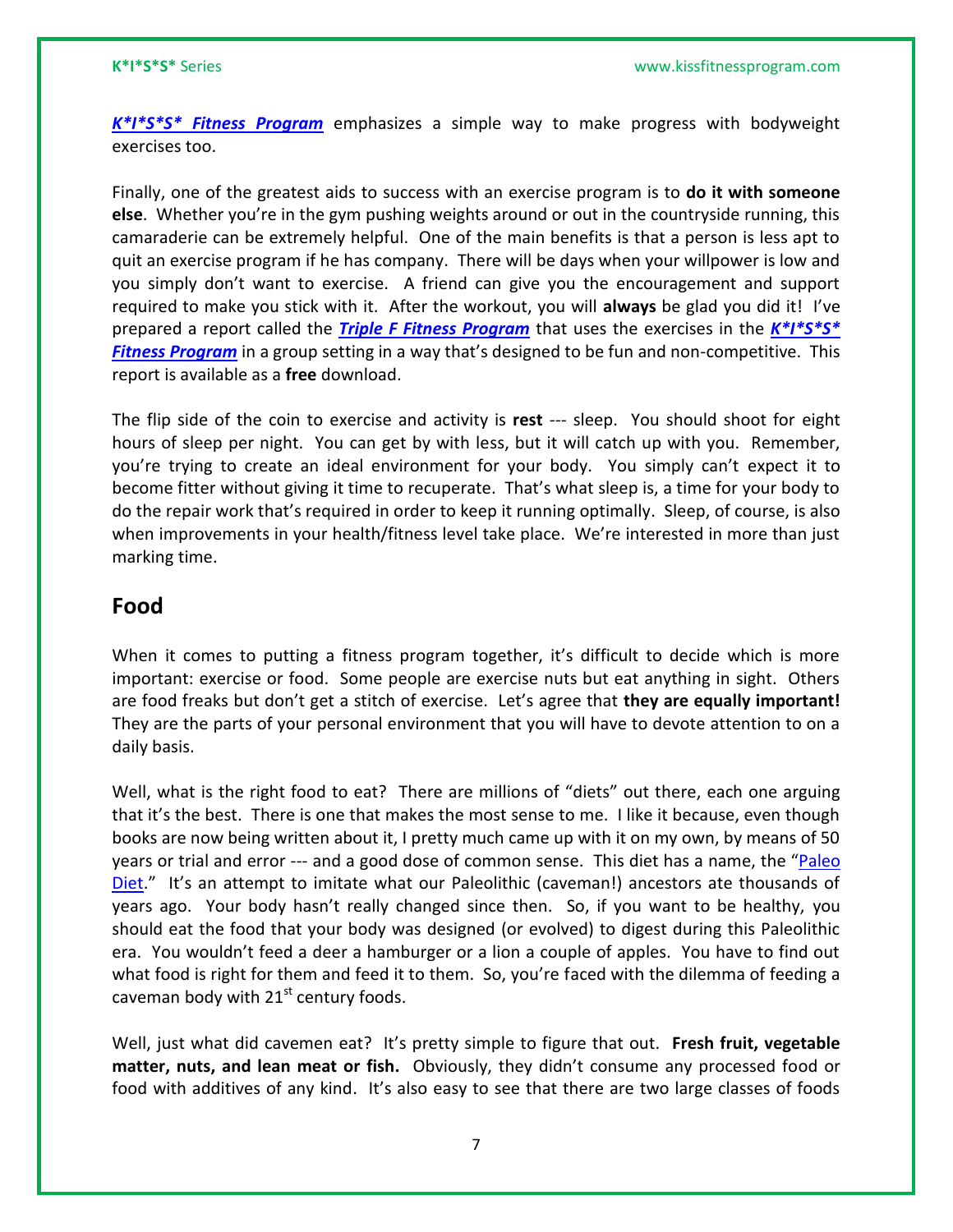we are led to believe are essential for our health that are **not** included in the [Paleo Diet:](http://www.kissfitnessprogram.com/food.html) grain and dairy products. Our caveman ancestors didn't consume these foods. In fact, there are cultures today where these foods are still not eaten. I spent a lot of time living in the Pacific islands. These foods are completely foreign to island people --- and they are just as healthy as anyone else in the world, maybe more so.

Although **raw food is the most natural**, cavemen might have cooked some of their food. Evidence of cooking fires has been around for a long time. They probably just threw a piece of meat or some veggies on the fire that was heating their home (cave!) and had a primitive barbeque. I've eaten fish and potatoes cooked this way and they are delicious. Probably any food is where the burned skin (or scales) can be peeled off after cooking. For sure, cavemen weren't deep frying their food or anything like that. I suspect that their treats were things like eggs and honey.

This "diet" might seem downright impossible for you. That's a normal reaction as it certainly isn't main stream. However, it's becoming increasingly popular and there are even a number of recipe books available that describe delicious meals that are prepared according to this diet and that would make anyone's mouth water. I've followed this system of eating for years and love it and never crave anything else. No one is perfect, however, and I **do** confess to adding a little bit of crumbled feta cheese to my salads now and then. But, this is a miniscule transgression. Always look at the big picture and don't scrap something good because you can't do things perfectly.

In other words, you don't need to become fanatical about this. Once in a while have a slice or two of pizza or a scoop of ice cream. **It's what you do as a rule that will make or break you, not what you do once in a while.** Just because you might not feel you can do this 100%, don't give it up completely. Remember, that's the excuse a lot of people give for not exercising at all. We discussed that already. Simply improve your diet as much as you can. Little by little.

What about **food supplements**? I recommend three:

- **Cod liver oil**. It's natural and cheap. It takes care of your recommended daily allowances of vitamins A and D. And, it also does many other good things for you.
- A **multivitamin/mineral supplement**. This is health insurance! No matter how careful you are, it's very difficult to get every nutrient that your body needs from the food you eat. A multivitamin/mineral supplement **fills the nutritional holes** in your diet in areas that you might not even be aware of.
- **A powdered green veggie supplement** that you can mix with water and drink. This will also fill nutritional holes that might be in your diet, perhaps in a more natural way than taking a multivitamin/mineral supplement will. Specifically, it will help compensate for what might be lacking in the veggie part of our diet. I feel it's **very** hard to eat enough fresh veggies, almost no matter how hard you try.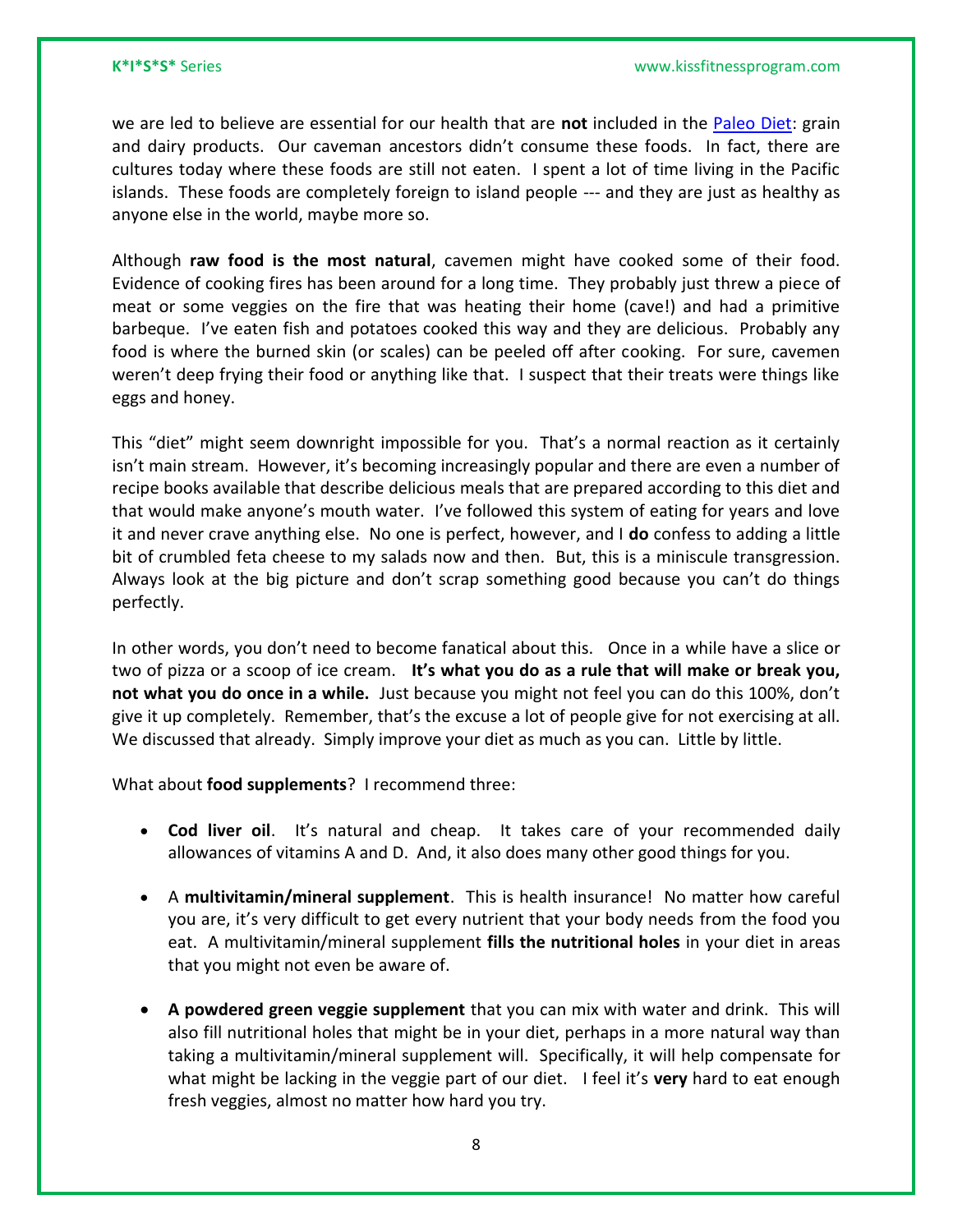Remember that what you choose to eat has to cover all the bases. It must be nutritionally complete. You should be eating the best food you can get your hands on plus you should be taking some food supplements to take care of deficiencies that, again, you might not be aware of. If you don't cover all the bases, you will face problems of one sort of another --- sooner or later.

Always use supplements made from natural food substances. For example, you can't get your iron from iron filings or your calcium from ground up coral rock. The nutrients you take in must be bound up in organic rather than inorganic molecules. The role of plants is to take inorganic minerals from the soil and put them into organic form (We can't get healthy eating soil!). Then we eat the plants or the animals that ate the plants. By the way, this argument also implies that you should **not** eat salt. It's completely unnecessary to add salt to your food and it's harmful in a number of ways.

Well, so much for food! All this might seem like a tall order for you. Still again, the approach you should take is to **make changes little by little**. For example, you might first eliminate cake and cookies from your diet. Perhaps you might add some fruit or dried fruit to take their place. Next, you might replace fatty steaks with lean turkey breasts. Then, you might replace some of your cooked veggies with salad. And so on until you achieve a degree of strictness that is pleasant for you and that you can stick with for the long term. Always remember that, like with exercise, **any positive change is better than nothing**.

#### **Air**

I should really say **fresh** air. You find fresh air out doors. Especially in the winter in temperate climates, homes are pretty much sealed up. As we breathe, we steal oxygen from the air and exhale carbon dioxide. Normal air has around 21% oxygen. I don't know what the percent is indoors in a sealed home. It has to be less.

Your body runs on oxygen. Give it as much as possible. How? Sleep with a window open -- even in the winter! Put on an extra blanket if need be. During the day, welcome the opportunity to do something outdoors. It could be mowing the lawn in the summer or shoveling snow in the winter (Both are also great exercise --- unless you're sitting on your butt letting a machine do the work for you.). Welcome the opportunity to walk somewhere rather than always driving. You get fresh air plus, if you walk briskly, some cardio exercise as a free bonus.

Finally, in light of all this, you simply do **not** want to smoke. Instead of putting fresh air and oxygen into your lungs, you're giving them the products of combustion. The tars from the burned tobacco also clog the tiny air passages in your lungs. If you smoke, you will decrease the functional ability of your lungs. You don't want to do this if you're trying to optimize your health.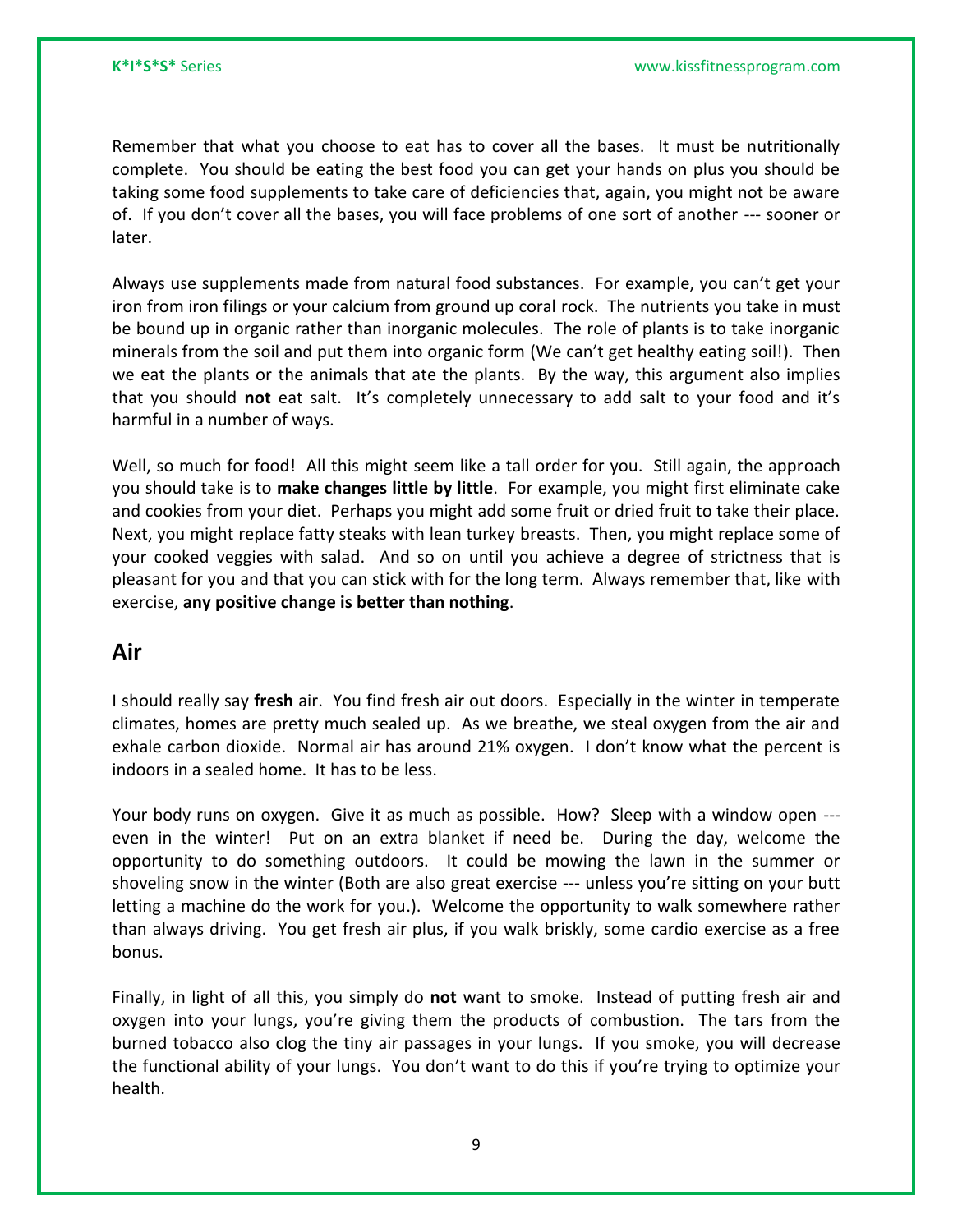#### **Water**

Much the same thing can be said about water as has been said about air. It should be as pure as possible --- pure  $H_2O$ . Forget about mineral water or spring water. Again, remember that you want to get the minerals you need in your diet from the plants or meat that you eat rather than from inorganic sources. The best water to drink is purified or even distilled water, water that has had the minerals taken out of it.

How much water should you drink? A lot. Aim for **two quarts per day**. And try not to drink it with your meals as it will dilute the stomach acids that are required --- full strength --- for digestion. I try to drink at least a half quart (two cups) of water a half hour or so before each meal. I usually drink more before breakfast as I'm pretty dehydrated then. I don't drink before going to bed or in the evening simply because I'd rather not have to get up in the middle of the night.

Finally, city water supplies are usually chlorinated and may also have fluoride added to them. Do **not** drink this water. Both these chemicals have no place in your body. Buy bottled water if necessary to avoid this. Remember that you're aiming at pure  $H_2O$ , not a chemical cocktail.

### **Sunshine**

Sunshine goes along with fresh air. Both of them are out doors and both of them are difficult to come by in winter in temperate climates. It might even be more difficult to get sunshine in the winter because, even if you do go outside, you will be bundled up in your winter clothing.

It's well known that the sun is a source of vitamin D and that insufficient exposure to sunlight is a leading cause of vitamin D deficiency. So, it's common sense to expose yourself to the sun's rays whenever you can. It's worthwhile to consider using a sun lamp in the winter when it's difficult to get enough exposure to the sun. As I indicated earlier, taking cod liver oil is also a good preventative for deficiencies of vitamin D. Everyone should take it.

The sun has been given a lot of bad press in recent years due to associations with skin cancer. However, **the sun has been up there for a long time** and the human race has survived very well. It may be true that, since people are more mobile now than at previous times, more fairskinned people are moving south where darker skinned people would normally be found. However, I'll still argue that the sun isn't the bad guy it's made out to be. Certainly, it's not sensible to get burned and blistered due to exposure to the sun. However, if you expose yourself gradually to the sun, you will develop a tan that will protect you from burning. And, you will be getting more than enough vitamin D.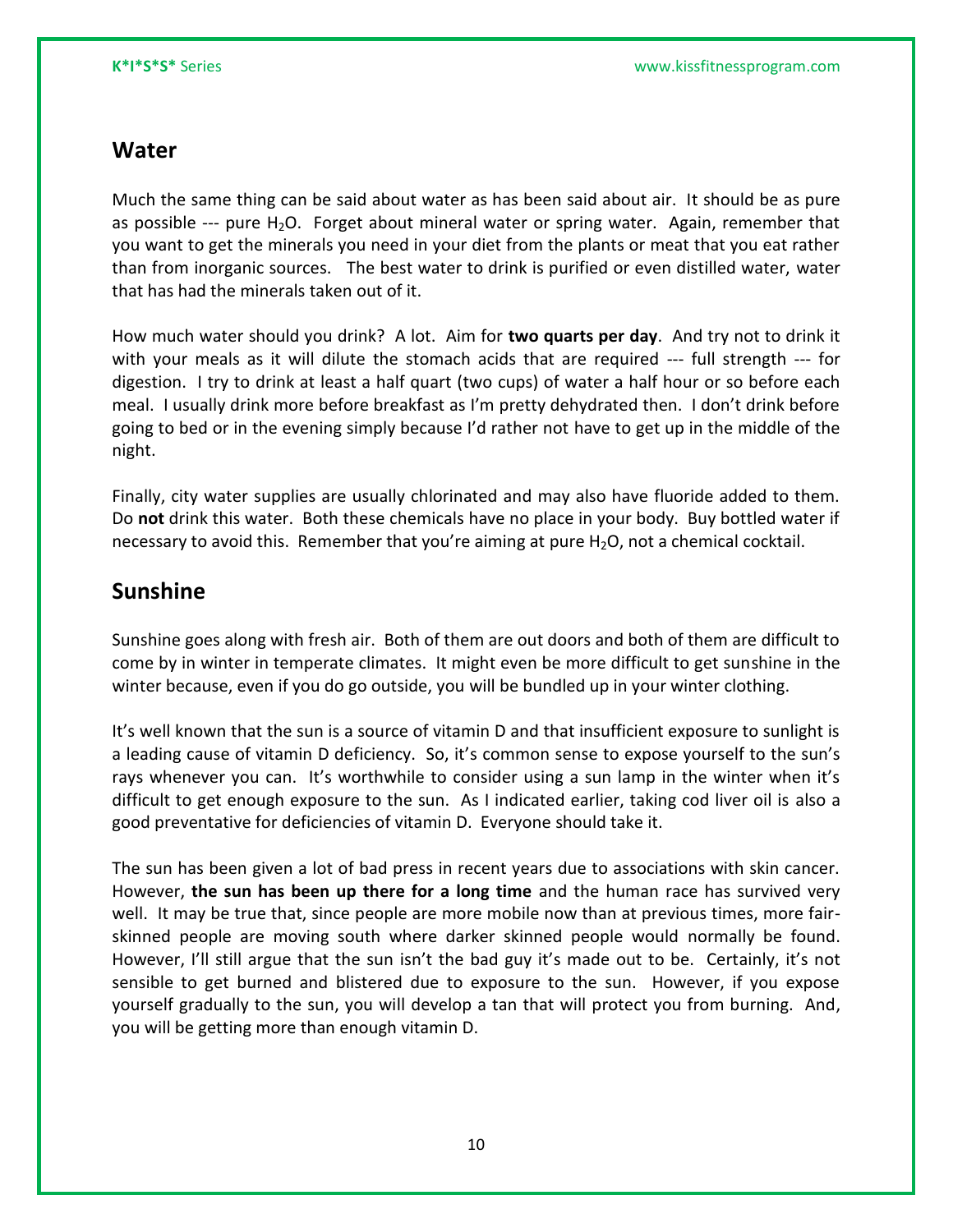#### **Summary**

OK, we've covered a lot of ground! First of all, we came up with the characteristics of a truly healthy/fit person. Here they are again:

- **a fair amount of athletic ability,**
- **a body that isn't sick and that can't get sick.**

Next, we discussed how this business of getting healthy/fit is really an environmental problem. If, somehow, we could provide our bodies with an **ideal** health-producing environment, it would seem that a person would **have to be** healthy/fit.

In addition, we presented the factors (activity, rest, food, etc.) that make up this environment and discussed each of them. We found out that the two parts of this personal environment that we have to pay the most attention to are food and exercise and we went into a lot of detail describing them.

We noted in passing that our mind is really the most important player in all this. Knowledge of the ideal environment in which to live isn't enough. We must also make decisions to use this knowledge and, finally, we must muster up the willpower to stick to these decisions.

Finally, we emphasized that anything a person does to come closer to this ideal health producing environment is good. **Anything is better than nothing**.

Your health/fitness level is the reading on a balance scale. When you add good environmental factors (on the right), the scale will become unbalanced and the needle will move to the right -- - toward a high health/fitness level. When you add bad environmental factors (on the left), the needle will move to the left --- toward a low health/fitness level. When the needle is in the middle, you're like everyone else; you're "normal." **You don't want that!** You want to be **abnormal**! You want to be as healthy/fit as possible. **Choose your personal "environment" wisely and live it!** The universe is orderly and you **will** get the health/fitness level that you ask for!This report provides the **"Blueprint"** for doing this…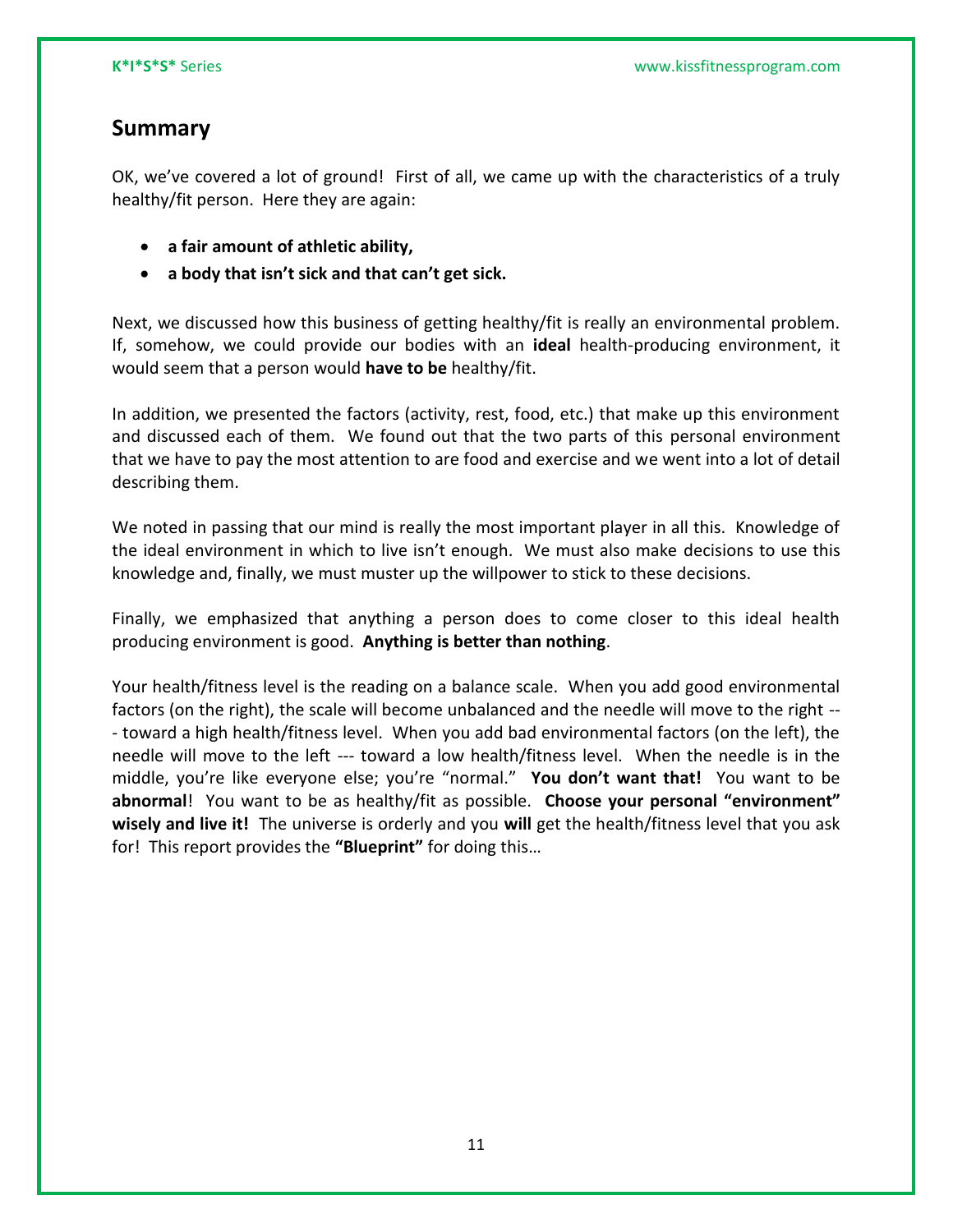Needle to right is high fitness level. Needle to left is low fitness level.



*Your Health/Fitness Level is the Reading on a Balance Scale*